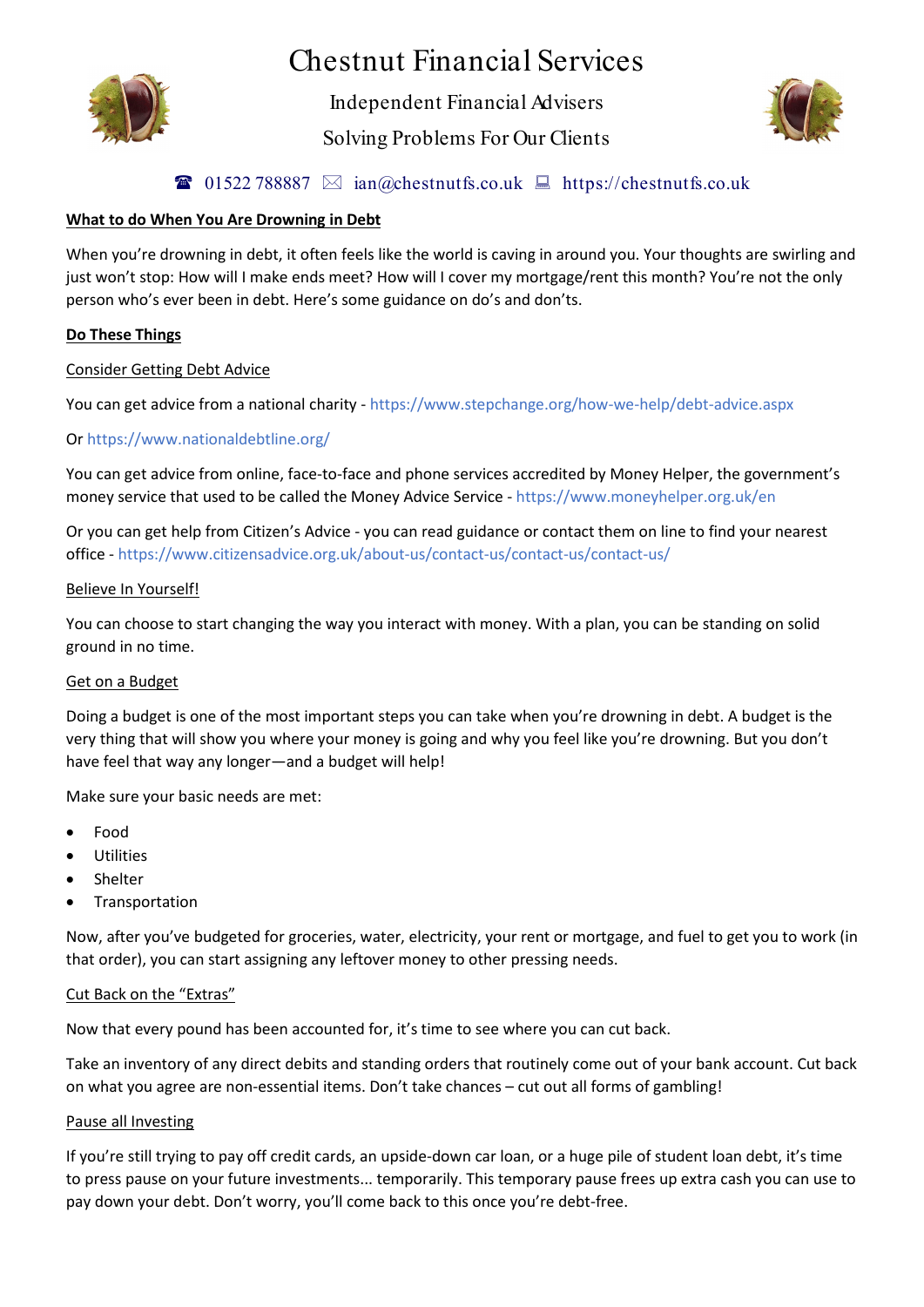#### Don't Take on Any New Debt

None. We know it's hard (and maybe not what you've been used to) but trust us—taking on debt robs you and your family of a secure financial future. Your choices right now can and will impact future generations of your family tree. So don't take on even another penny of debt.

Get out your favourite scissors and do some plastic surgery by cutting up those credit cards.

## Start Working the Debt Snowball

List your debts from smallest to largest—no matter the interest rate.

Attack the smallest debt with everything you have until it's gone.

Once that debt has been paid, take the minimum payment and throw it at the next largest debt while paying minimum payments on the rest.

Keep this snowball rolling until you are debt-free!

## Start (or Keep) Working the Baby Steps

After the first five stages you'll be feeling much better. But then, here's another six steps to help you change your life:

- Save £1,000 for your starter emergency fund.
- Pay off all debt (except the house) using the debt snowball.
- Save 3–6 months of expenses in a fully funded emergency fund.
- Invest 15% of your household income in retirement.
- Pay off your mortgage early (get independent financial advice to show you the best way).
- Build wealth and give.

It may feel like you're drowning in debt right now. But like we said earlier, it doesn't have to be this way. Once you've had it with debt (and we hope you have), you can climb your way out of it. And remember: You're not alone in this.

## **Don't Do These Things – At Least Not Without Advice First**

Don't click on Google, and call the firms placing adverts on the front page of Google offering debt advice, even if their advice is "free" – it isn't… why would they place an advert on the front page of Google?

Don't believe that your debts can be written off (some debt might be, but that's rare, instead most firms will agree to longer repayments to help you) – despite adverts promising they can.

Some firms are offering an Individual Voluntary Arrangement (IVA) which will have an impact on your credit rating and it will show on your credit report for six years. An IVA can be imposed on creditors provided 75% of them have agreed.

A Debt Management Plan (DMP) is an agreement between you and your creditors to pay all of your debts in small amounts each month. You can arrange a plan with your creditors yourself or through a licensed debt management company for a fee. Your creditors do not have to agree to any plan and it will affect your credit rating.

Administration Orders are a way to deal with debt less than £5,000 if you have a county court or High Court judgment against you and you cannot pay in full. You make one payment a month to your local court who divide this money between your creditors (minimum 2). Creditors listed on the administration order cannot take any further action against you without the court's permission. Your Administration Order is added to the Register of Judgments, Orders and Fines, but it's usually removed 6 years after the date the order was made.